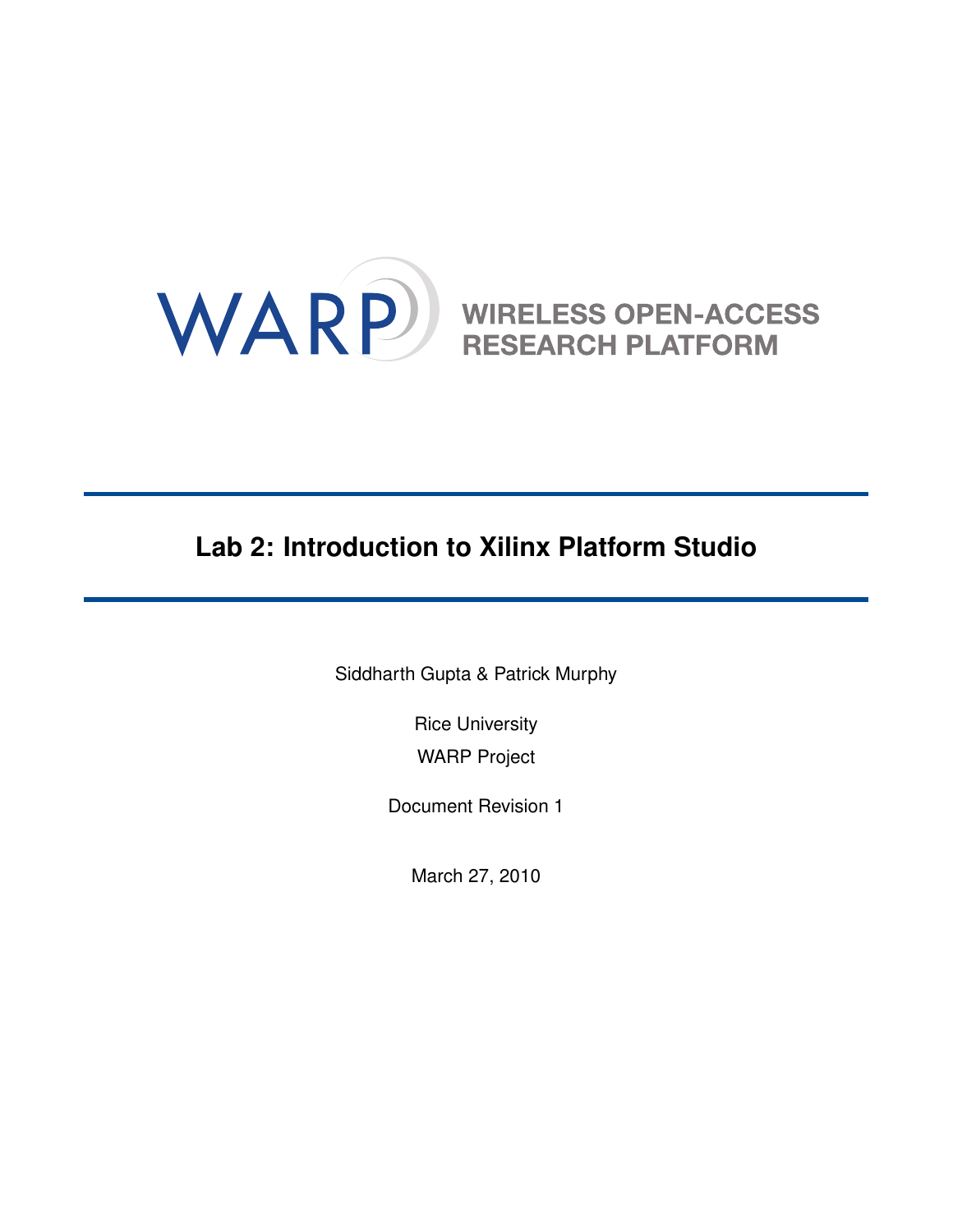### **1 Introduction**

In this lab you will use Xilinx Platform Studio to construct a simple hardware & software project that will control various user input/output devices on the WARP board. We will start with a preconstructed hardware design that is based on the template projects available online.

## **2 Examining the Base System**

Navigate to C:\workshop\Lab2\_XPS\xps. Double-click on **system.xmp** to open the project in Xilinx Platform Studio (XPS). This is a template project that is available in the online repository as well. The template projects are XPS projects that are built with a certain subset of IP cores. If you are undertaking a new design, the template projects are a good starting point. The project we are using here is the basic version as it enables just the user I/O cores with no support for radios. A quick tutorial on XPS use is in the workshop slides.

### **3 Compiling the Software Design**

Each XPS project is composed of two parts. The first defines the hardware configuration which describes the layout of the various IP cores in logic and the bus connections that enable data transfer between them. The software half describes the code that will run in the embedded PowerPC. The instructions for the PowerPC are stored in block RAMs (BRAMs). Once the bitstream for the hardware part has been generated it does not need to be updated during C-code iteration. First, we shall download the default software that is part of the template project.

1. From the menu **Device Configuration** click on **Update Bitstream**.

| Device Configuration Debug     |
|--------------------------------|
| <b>III Update Bitstream</b>    |
| 器 Download Bitstream           |
| <b>Ed</b> Program Flash Memory |

Figure 1: Device Configuration Menu

- 2. Once the software has been compiled, click **Download Bitstream** from the same menu. This will take the compiled software and hardware bitstream and configure the FPGA.
- 3. Open Tera Term Pro, connect to COM1 and set the baud rate to 57600. The terminal should display the status of all the User I/O on the board (see Figure [2\)](#page-2-0). At the same time the hex displays and 4-bit LEDs should be counting up.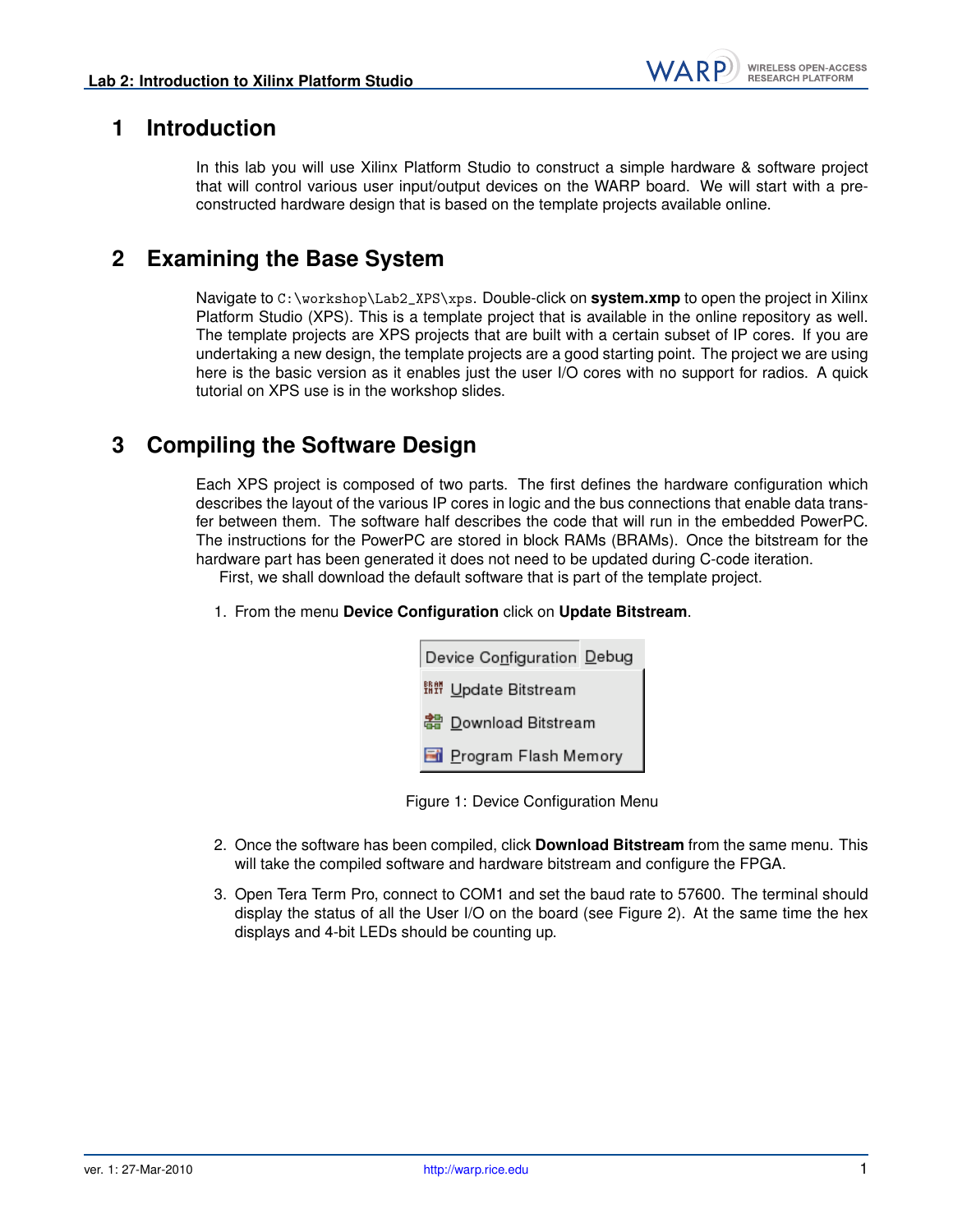

<span id="page-2-0"></span>

#### **4 Compiling a New Software Project: LED Counter**

One hardware platform can have multiple software projects associated with it. The hardware bitstream is not re-compiled even if a new software project is chosen. Here we will see the steps for using a new software application project to implement the LED Counter software project. The project will implement just the hex display counter part of the default project.





1. Right-click on **Project: LED Counter** from the **Applications** tab and choose **Mark to Initialize BRAMs**. This will set the C-code associated with this project to be compiled into the hardware bitstream.

| 中 Me Project: LED_Counter   |                          |
|-----------------------------|--------------------------|
| 中 Processor: ppc405 0       | Set Compiler Options     |
| Executable: /home/sgupta/   | Mark to Initialize BRAMs |
| 中 Compiler Options          | <b>Build Project</b>     |
| ⊕ Sources                   | Clean Project            |
| 田·Headers                   | Delete Project           |
| D MaProject: LED_Counter_Bi |                          |
|                             | Make Project Inactive    |
| 中 Processor: ppc405_0       |                          |
| Executable: /home/sgupta/   | Generate Linker Script   |

Figure 4: Project Menu

- 2. Open the source file associated with the project by expanding the **Project:...** and **Sources**.
- 3. Modify the files as explained in the source code.
- 4. From the menu **Device Configuration** click on **Update Bitstream**.

**WIRELESS OPEN-ACCESS** RESEARCH PLATFORM